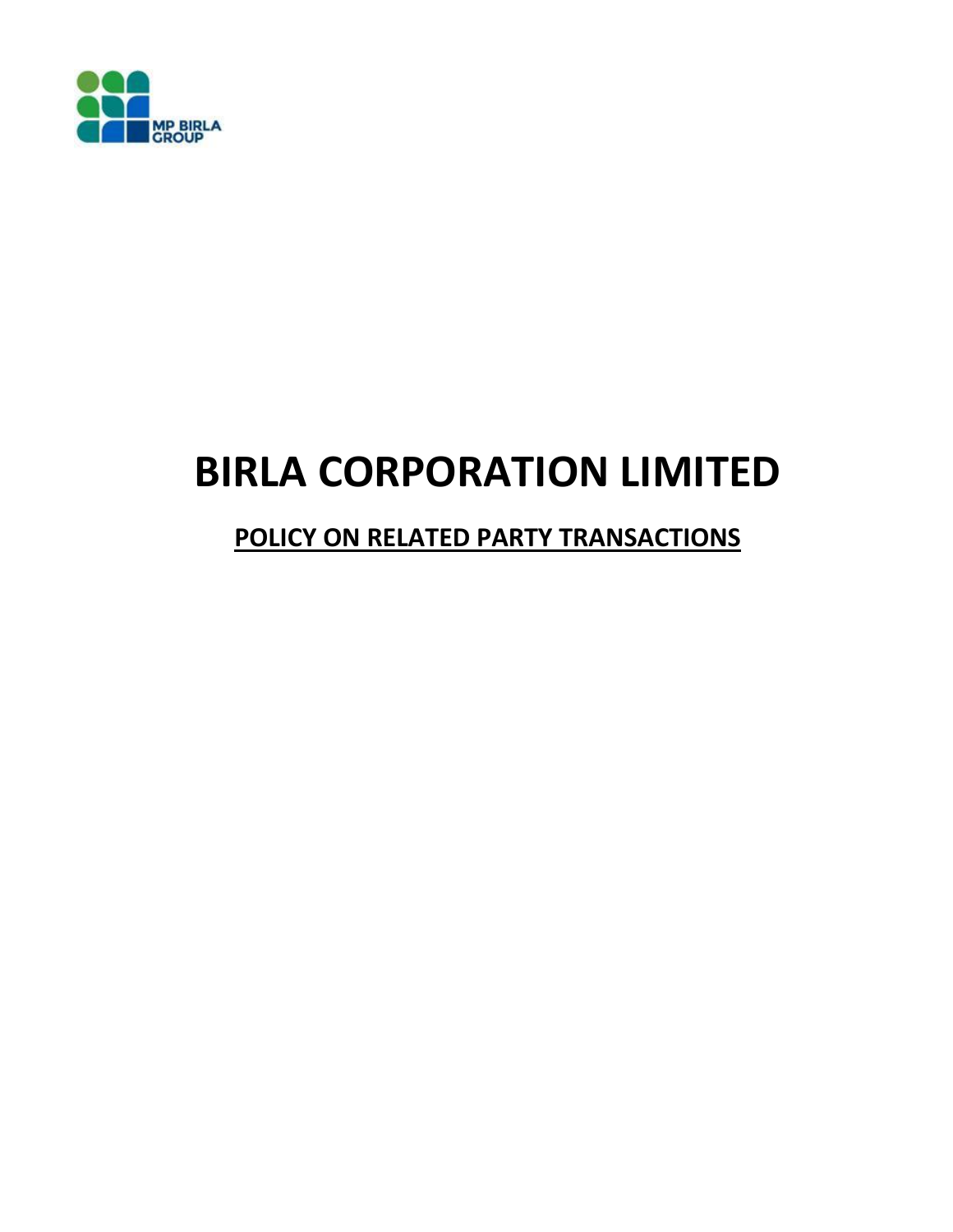#### **1. PREAMBLE**:

The Board of Directors of the Company based on the recommendation of the Audit Committee, has adopted the following Policy and procedure with regard to Related Party Transactions. The policy envisages the procedure governing Related Party Transactions required to be followed by the Company to ensure compliance with the Laws and Regulations. The Audit Committee will review the same from time to time and propose the amendment required in the policy to the Board of Directors.

## **2. PURPOSE:**

Pursuant to Regulation 23 of the SEBI (Listing Obligations and Disclosure Requirements) Regulations, 2015 (as amended from time to time) (hereinafter referred to as the "Listing Regulations"), Birla Corporation Limited (hereinafter referred to as the "Company") is required to formulate a policy on materiality of related party transactions and dealing with related party transactions. The Board of Directors of the Company has formulated and adopted a Policy on Related Party Transactions ("Policy") in terms of the aforesaid provisions.

This Policy has been framed to govern the approval process and disclosure requirements to ensure transparency in the conduct of Related Party Transactions in the best interest of the Company and its shareholders and to comply with the statutory provisions in this regard.

#### **3. DEFINITIONS:**

**"Act"** means the Companies Act, 2013.

**"Accounting Standards"** means the standards of accounting or any addendum thereto for companies or class of companies referred to in Section 133 of the Act.

**"Audit Committee" or "Committee"** means Committee of Board of Directors of the Company constituted under provisions of the Listing Regulations as well as the Companies Act, 2013.

**"Board"** means Board of Directors of the Company.

**"Related Party"** means a related party as defined under Section 2(76) of the Companies Act, 2013; or under the applicable Accounting Standards.

Further, the following person or entity shall be deemed to be a related party:

- (a) any person or entity forming a part of the promoter or promoter group of the listed entity; or
- (b) any person or any entity, holding equity shares:
	- (i) of twenty per cent or more; or

(ii) of ten per cent or more, with effect from April 1, 2023;

in the Company either directly or on a beneficial interest basis as provided under Section 89 of the Companies Act, 2013, at any time, during the immediate preceding financial year.

Provided further that the aforesaid definition shall not be applicable for the units issued by mutual funds which are listed on a recognised stock exchange(s)."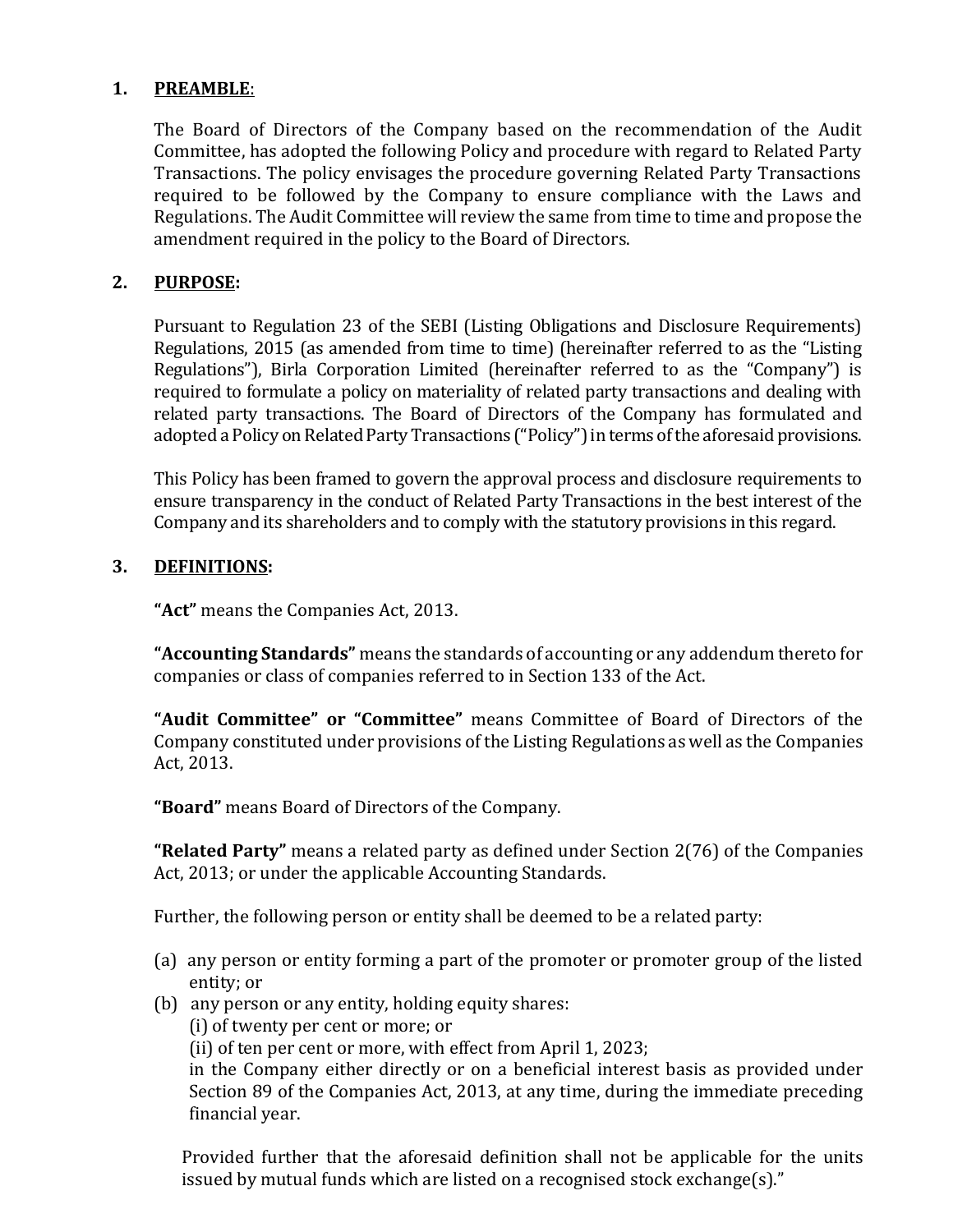**"Associate Company"** means a Company which has significant influence but which is not a subsidiary of the Company having such influence and includes a joint venture Company. It shall also include an entity which is an associate as per the applicable accounting standards.

**"Subsidiary"** means a subsidiary as defined under sub-section 2(87) of the Companies Act, 2013.

**"Significant Influence"** means control of at least 20% of the total voting power, or control of or participation in business decisions under an agreement.

**"Joint Venture"** means a joint arrangement whereby the parties that have joint control of the arrangement have rights to the net assets of the arrangement.

**"Control"** shall have the same meaning as defined in SEBI (Substantial Acquisition of Shares and Takeovers) Regulations, 2011 and Companies Act, 2013.

**"Related Party Transaction"** ("RPT") means a transaction involving a transfer of resources, services or obligations between:

- (i) a listed entity or any of its subsidiaries on one hand and a related party of the listed entity or any of its subsidiaries on the other hand; or
- (ii) a listed entity or any of its subsidiaries on one hand, and any other person or entity on the other hand, the purpose and effect of which is to benefit a related party of the listed entity or any of its subsidiaries, with effect from April 1, 2023;

regardless of whether a price is charged and a "transaction" with a related party shall be construed to include a single transaction or a group of transactions in a contract.

Further, Related Party Transaction shall include the following transactions, either single or a group of transactions in a contract:

- a. sale, purchases or supply of any goods or materials;
- b. selling or otherwise disposing of, or buying, property of any kind;
- c. leasing of property of any kind;
- d. availing or rendering of any services;
- e. appointment of any agent for purchases or sale of goods, materials, services or property;
- f. such related party's appointment to any office or place of profit in the company, its subsidiary company or associate company;
- g. underwriting the subscription of any securities or derivatives thereof, of the company."

**"Policy"** means this Policy on Related Party Transactions.

**"Arm's Length Transaction"** means a transaction between two related parties that is conducted as if they were unrelated, so that there is no conflict of interest.

**"Material Related Party Transaction"** means a transaction with a related party, wherein if the value of transaction / transactions to be entered into individually or taken together with previous transactions during a financial year, exceeds rupees one thousand crore or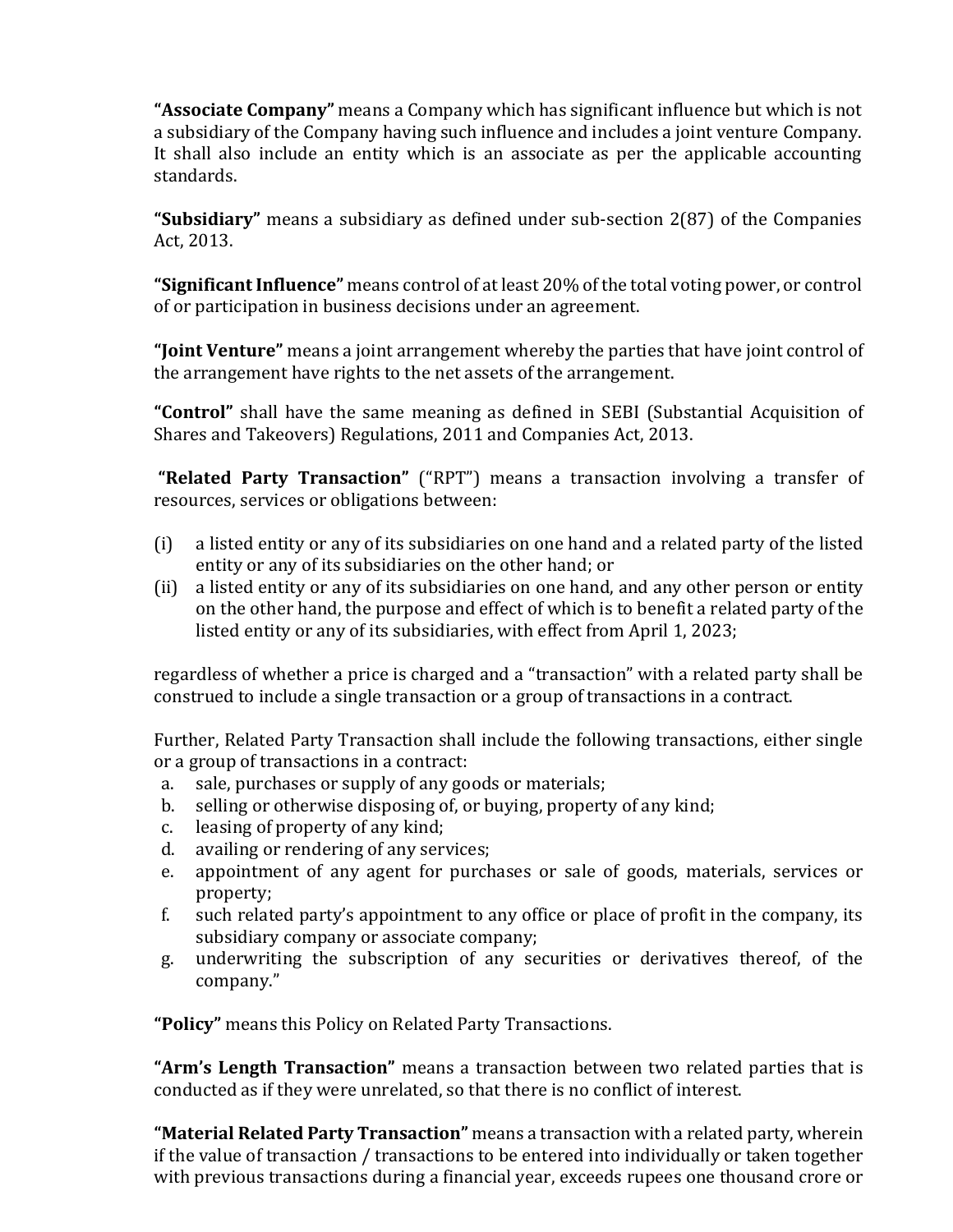ten percent of the annual consolidated turnover of the Company as per the last audited financial statements of the Company, whichever is lower or such limits as may be prescribed either in the Companies Act, 2013 or the Listing Regulations, from time to time.

However, a transaction involving payments made to a related party with respect to brand usage or royalty shall be considered material if the transaction(s) to be entered into individually or taken together with previous transactions during a financial year, exceed five percent of the annual consolidated turnover of the listed entity as per the last audited financial statements of the Company.

**"Material Modifications"** shall mean and include any modification to an existing related party transaction having variance of 10% or more of the existing limit as sanctioned by the Audit Committee/Board/Shareholders, as the case may be.

**"Relative"** shall have the same meaning as assigned to it under Section 2(77) of the Companies Act, 2013 and the Rules made thereunder.

**"Key Managerial Personnel"** mean key managerial personnel as defined under the Companies Act, 2013 as under:

- (i) Managing Director, or Chief Executive Officer and in their absence the manager,
- (ii) Whole-time Director;
- (iii) Company Secretary;
- (iv) Chief Financial Officer;
- (v) such other officer not more than one level below the directors who is in the whole time employment and designated as Key Managerial Personnel by the Board; and
- (vi) such other officer as may be prescribed under Companies Act, 2013 and Rules framed thereunder."

**"Office or Place of Profit"** means any office or place:

- (i) where such office or place is held by a director, if the director holding it receives from the company anything by way of remuneration over and above the remuneration to which he is entitled as director, by way of salary, fee, commission, perquisites, any rent‐free accommodation, or otherwise;
- (ii) where such office or place is held by an individual other than a director or by any firm, private company or other body corporate, if the individual, firm, private company or body corporate holding it receives from the company anything by way of remuneration, salary, fee, commission, perquisites, any rent‐free accommodation, or otherwise."

**"Transaction"** with a related party shall be construed to include a single transaction or a group of transactions.

Any other term not defined herein shall have the same meaning as defined in the Companies Act, 2013, the Securities and Exchange Board of India (Listing Obligations and Disclosure Requirements) Regulations, 2015 or any other applicable law or regulation and as amended from time to time.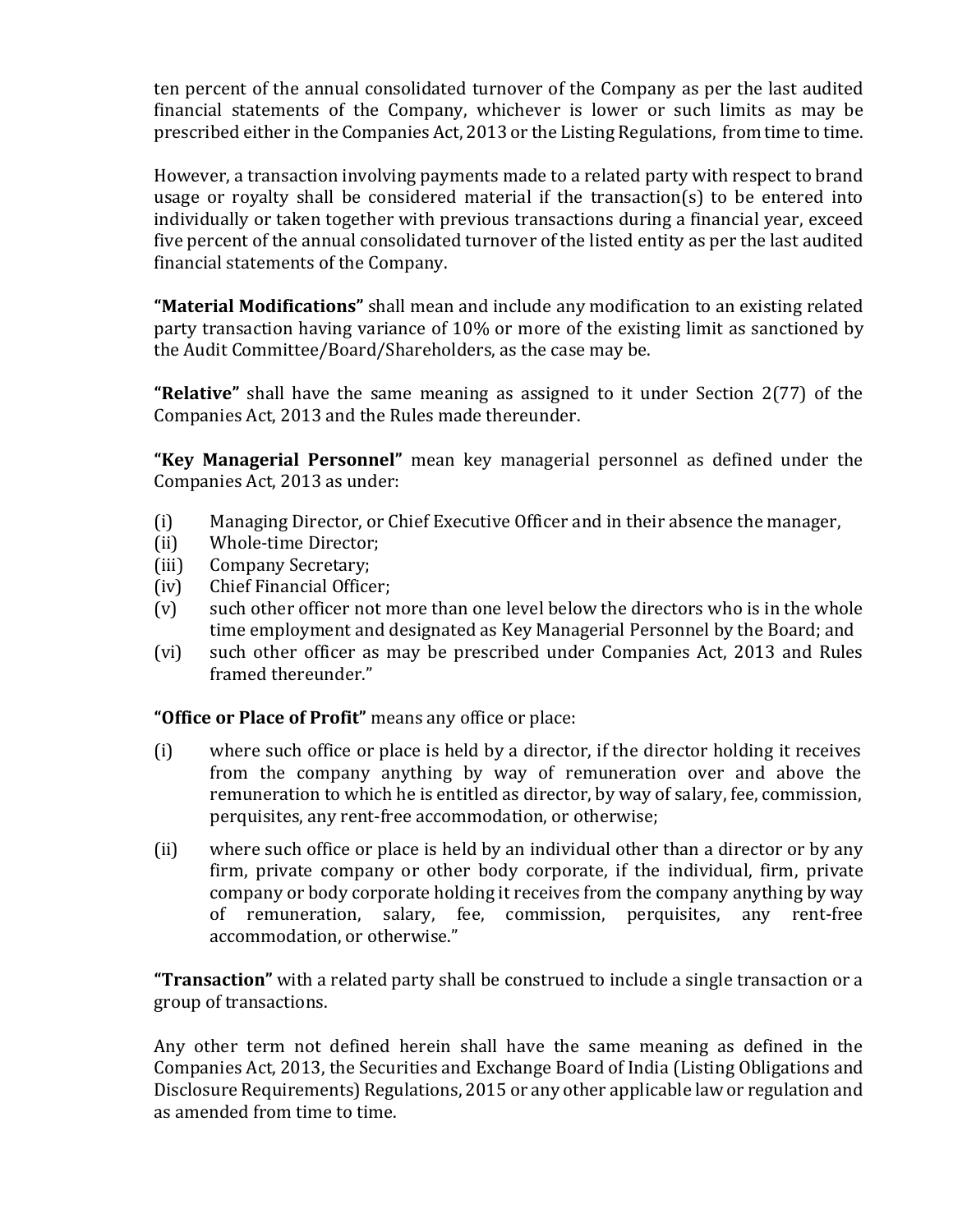# **4. IDENTIFICATION OF POTENTIAL RELATED PARTY TRANSACTIONS:**

Each director and Key Managerial Personnel is required to give notice of disclosure of interest under Sections 184 and 189 of the Companies Act 2013, along with list of relatives to the Company. The Company shall ensure that no transaction is entered into with any entity/individual disclosed by the director/ KMP without requisite approvals.

The Board/Audit Committee will determine whether the transaction requires compliance with this policy or not.

## **5. APPROVAL OF RELATED PARTY TRANSACTIONS:**

## **(a) AUDIT COMMITTEE APPROVAL**

All Related Party Transactions and subsequent modifications shall require prior approval of the Audit Committee of the Company whether at a Meeting of the Audit Committee or by Resolution by Circulation. Provided that only those members of the Audit Committee, who are independent directors, shall approve Related Party Transactions.

The Company shall provide the following information, for review of the audit committee for approval of a proposed Related Party Transaction:

- a. Type, material terms and particulars of the proposed transaction;
- b. Name of the related party and its relationship with the listed entity or its subsidiary, including nature of its concern or interest (financial or otherwise);
- c. Tenure of the proposed transaction (particular tenure shall be specified);
- d. Value of the proposed transaction;
- e. The percentage of the listed entity's annual consolidated turnover, for the immediately preceding financial year, that is represented by the value of the proposed transaction (and for a RPT involving a subsidiary, such percentage calculated on the basis of the subsidiary's annual turnover on a standalone basis shall be additionally provided);
- f. If the transaction relates to any loans, inter-corporate deposits, advances or investments made or given by the listed entity or its subsidiary:
	- i) details of the source of funds in connection with the proposed transaction;
	- ii) where any financial indebtedness is incurred to make or give loans, intercorporate deposits, advances or investments,
		- nature of indebtedness:
		- cost of funds; and
		- tenure;
	- iii) applicable terms, including covenants, tenure, interest rate and repayment schedule, whether secured or unsecured; if secured, the nature of security; and
	- iv) the purpose for which the funds will be utilized by the ultimate beneficiary of such funds pursuant to the RPT.
- g. Justification as to why the RPT is in the interest of the listed entity;
- h. A copy of the valuation or other external party report, if any such report has been relied upon;
- i. Percentage of the counter-party's annual consolidated turnover that is represented by the value of the proposed RPT on a voluntary basis;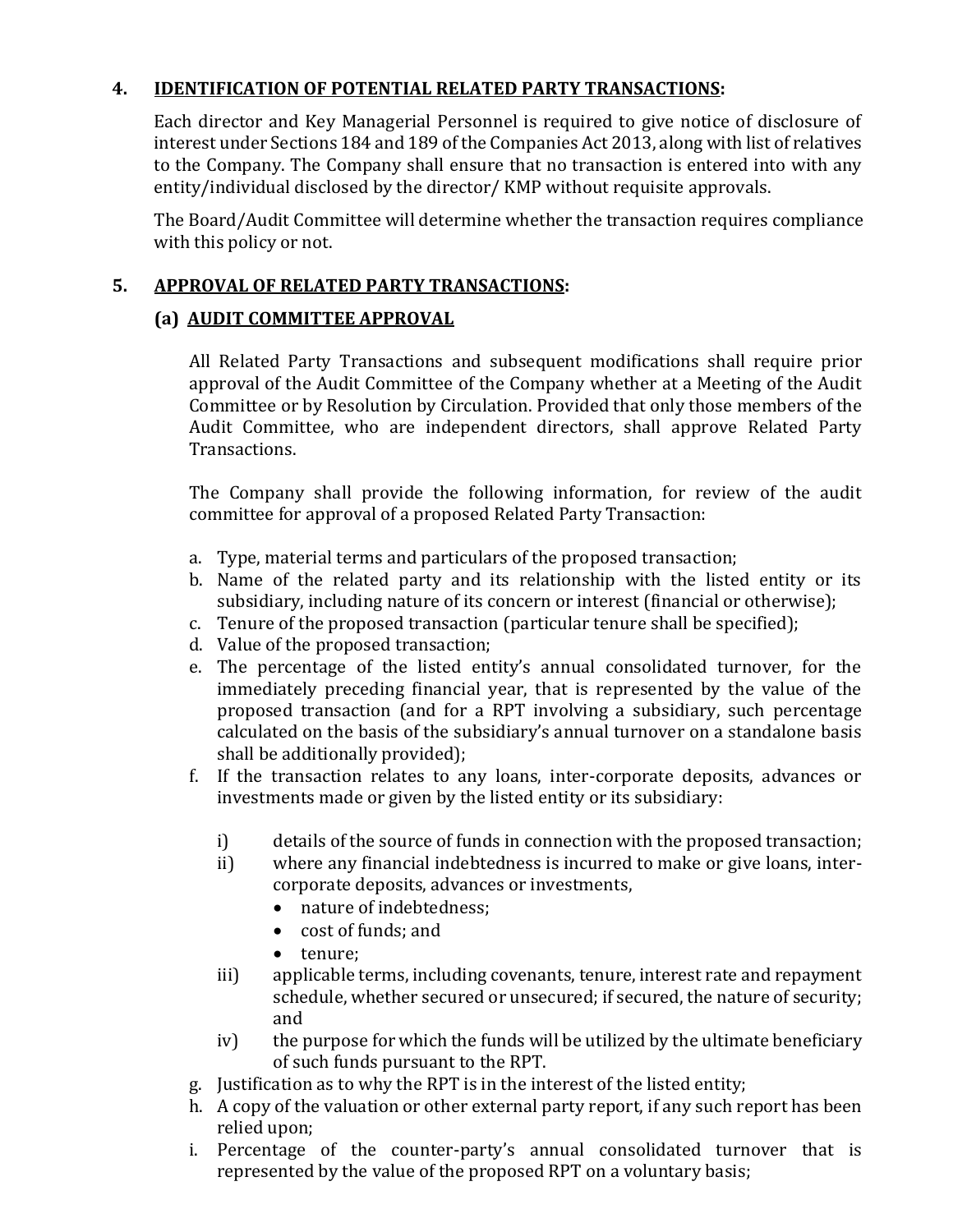j. Any other information that may be relevant

The audit committee shall also review the status of long-term (more than one year) or recurring RPTs on an annual basis.

The Audit Committee may grant omnibus approval for Related Party Transactions proposed to be entered into by the company subject to the following conditions:

- a. The Audit Committee shall lay down the criteria for granting the omnibus approval in line with the policy on Related Party Transactions of the Company and such approval shall be applicable in respect of transactions which are repetitive in nature.
- b. The Audit Committee shall satisfy itself the need for such omnibus approval and that such approval is in the interest of the company;
- c. Such omnibus approval shall specify (i) the name/s of the related party, nature of transaction, period of transaction, maximum amount of transaction that can be entered into, (ii) the indicative base price / current contracted price and the formula for variation in the price if any and (iii) such other conditions as the Audit Committee may deem fit;

Provided that where the need for Related Party Transaction cannot be foreseen and aforesaid details are not available, Audit Committee may grant omnibus approval for such transactions subject to their value not exceeding Rs.1 crore per transaction.

- d. the audit committee shall review, at least on a quarterly basis, the details of related party transactions entered into by the listed entity pursuant to each of the omnibus approvals given.
- e. Such omnibus approvals shall be valid for a period not exceeding one year and shall require fresh approvals after the expiry of one year.
- f. Omnibus approval shall not be made for transactions in respect of selling or disposing of the undertaking of the company.

The following related party transactions shall not require prior approval of the Audit Committee of the Company:

- i. A transaction, other than a transaction referred to in Section 188 of the Companies Act, 2013, between the Company and its Wholly-owned Subsidiary whose accounts are consolidated with the Company and placed before the shareholders at the general meeting for approval.
- ii. Transactions entered into between two wholly-owned subsidiaries of the listed holding company, whose accounts are consolidated with such holding company and placed before the shareholders at the general meeting for approval.
- iii. A related party transaction to which the subsidiary of the Company is a party but the Company is not a party, if the value of such transaction whether entered into individually or taken together with previous transactions during a financial year does not exceeds ten per cent of the annual consolidated turnover, as per the last audited financial statements of the listed entity;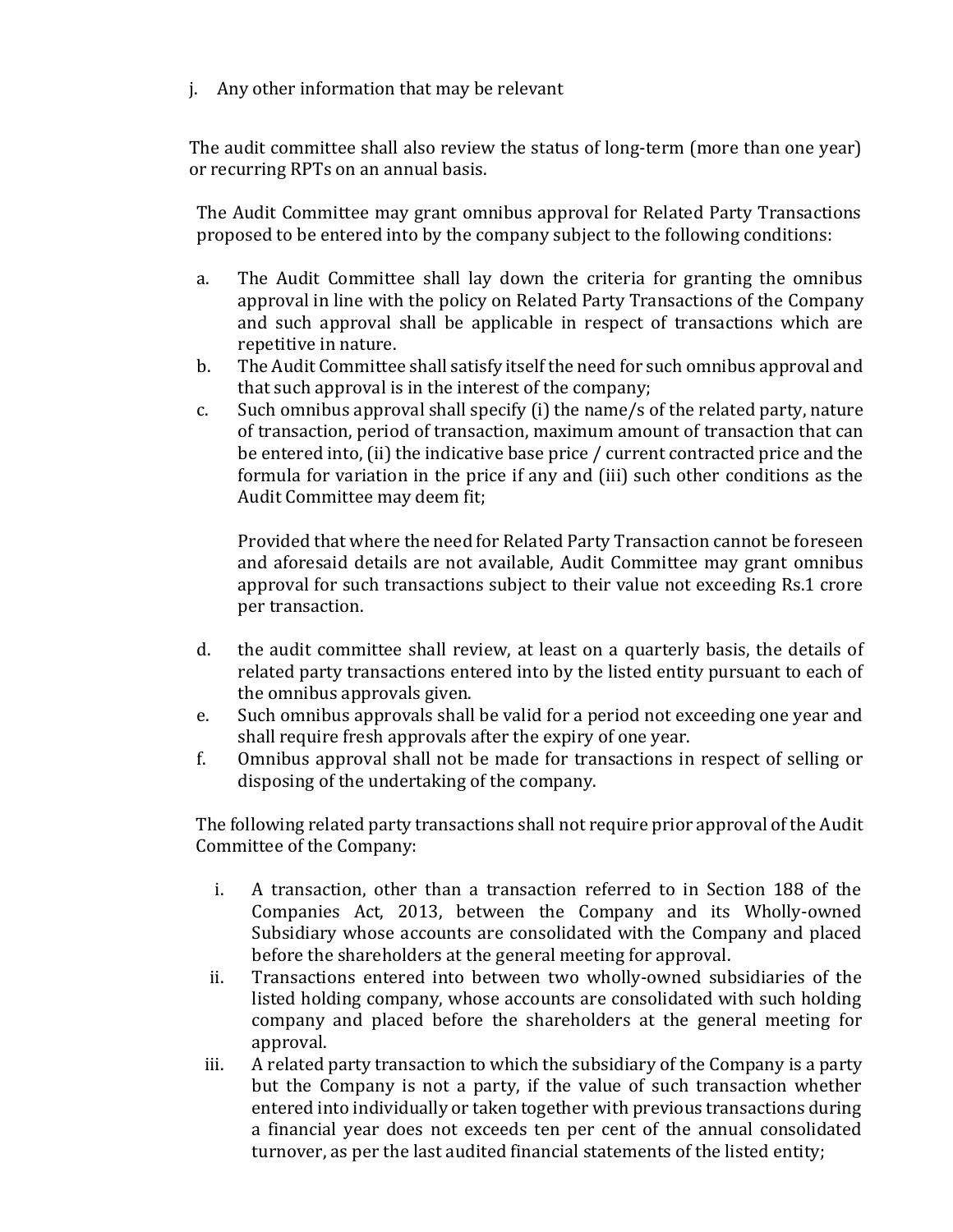- iv. With effect from April 1, 2023, a related party transaction to which the subsidiary of the Company is a party but the Company is not a party, if the value of such transaction whether entered into individually or taken together with previous transactions during a financial year, does not exceeds ten per cent of the annual standalone turnover, as per the last audited financial statements of the subsidiary.
- v. A related party transaction to which the listed subsidiary is a party but the Company is not a party, if regulation 23 and sub-regulation (2) of regulation 15 of the Listing Regulations are applicable to such listed subsidiary.
- vi. Transactions between unlisted subsidiary of a listed subsidiary (i.e. step down subsidiary of the listed entity) and related party of the Company or related party of such subsidiary, provided the listed subsidiary seeks prior approval of its Audit Committee.

# **(b) APPROVAL OF BOARD OF DIRECTORS**

All the Related Party Transactions and subsequent material modification shall be approved by the Board of Directors of the Company, except:

- (i) transactions entered into by the company are in its ordinary course of business; and
- (ii) transactions are at an arm's length basis.

# **(c) APPROVAL OF SHAREHOLDERS**

All transactions with Related Parties exceeding the materiality thresholds and any subsequent material modification, as stated below, shall require prior approval of the Shareholders by a resolution:

- a) If the transaction/transaction(s) to be entered into individually or taken together with previous transactions during a financial year, exceeds rupees one thousand crore or 10% (ten percent) of the annual consolidated turnover of the Company as per the last audited financial statements of the Company, whichever is lower;
- b) A transaction involving payments made with respect to brand usage or royalty, if the transaction/transaction(s) to be entered into individually or taken together with previous transactions during a financial year, exceed 5% (five percent) of the annual consolidated turnover of the Company as per the last audited financial statements of the Company;
- c) All transactions specified under Section 188 of the Companies Act, 2013 which are not at arm's length or not in the ordinary course of business and exceed the thresholds laid down in Companies (Meetings of Board and its Powers) Rules, 2014, as amended from time to time.

The following related party transactions shall not require prior approval of the shareholders of the Company: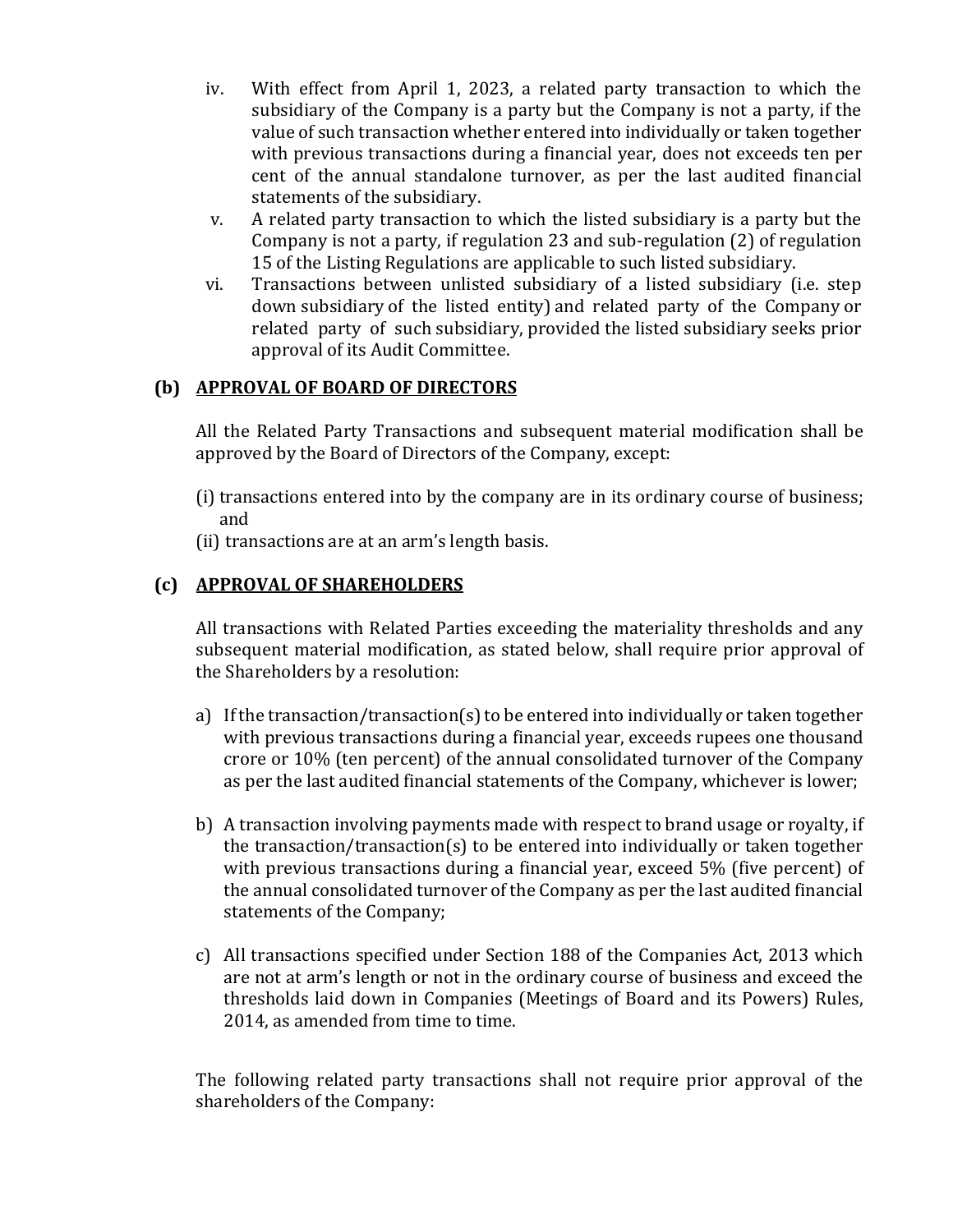- i. Transactions entered into between the Company and its Wholly-owned Subsidiary whose accounts are consolidated with the Company and placed before the shareholders at the general meeting for approval.
- ii. Transactions entered into between two wholly-owned subsidiaries of the Company, whose accounts are consolidated with the Company and placed before the shareholders at the general meeting for approval.
- iii. A related party transaction to which the listed subsidiary is a party but the Company is not a party, if regulation 23 and sub-regulation (2) of regulation 15 of Listing Regulations are applicable to such listed subsidiary.
- iv. Transactions between unlisted subsidiary of a listed subsidiary (i.e. step down subsidiary of the listed entity) and related party of the Company or related party of such subsidiary, provided the listed subsidiary seeks prior approval of the shareholders.

No related party shall vote to approve the resolution whether the entity is a related party to the particular transaction or not. Provided that this requirement shall not apply in respect of a resolution plan approved under section 31 of the Insolvency Code, subject to the event being disclosed to the recognized stock exchanges within one day of the resolution plan being approved.

# **(d) RELATED PARTY CONTRACTS ENTERED WITHOUT PROPER APPROVAL OF BOARD/SHAREHOLDERS:**

Where any contract or arrangement is entered into by a Director or any other employee of the Company, without obtaining the consent of the Board or approval by a Resolution in the General Meeting, as applicable and if it is not ratified by the Board or, as the case may be, by the shareholders at the Meeting within 3 months from the date from which such contract or arrangement was entered into, such contract or arrangement shall be voidable at the option of the Board or, as the case may be, of the shareholders and if the contract or arrangement is with the related party to any Director or is authorised by any Director, the Director(s) concerned shall indemnify the Company against any loss incurred by it.

Without prejudice to the above, it shall be open to the Company to proceed against the Director or any other employee who had entered into such contract or arrangement for recovery of any loss sustained by it as a result of such contract or arrangement.

The Director or any other employee responsible for the violation shall be punishable with imprisonment and fine as prescribed under the Companies Act, 2013.

## **6. FOLLOWING TRANSACTIONS NOT TO BE CONSIDERED AS RELATED PARTY TRANSACTIONS:**

Notwithstanding the foregoing, the following Related Party Transactions shall not require approval of Audit Committee or Shareholders:

1. Any transaction that involves the providing of compensation to a director or Key Managerial Personnel in connection with his or her duties to the Company or any of its subsidiaries or associates, including the reimbursement of reasonable business and travel expenses incurred in the ordinary course of business.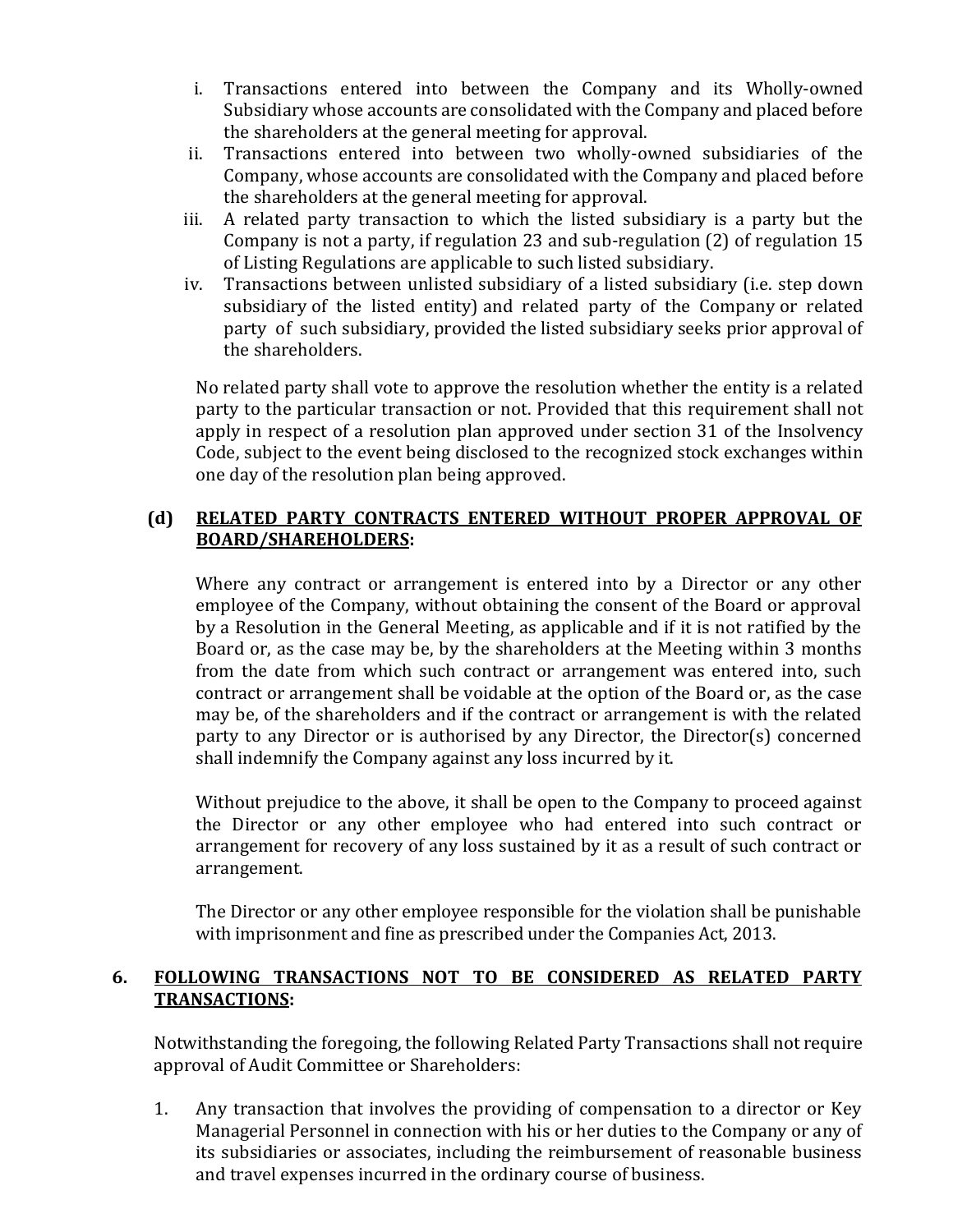- 2. Any transaction in which the Related Party's interest arises solely from ownership of securities issued by the Company and all holders of such securities receive the same benefits pro rata as the Related Party.
- 3. The issue of specified securities on a preferential basis, subject to compliance of the requirements under the Securities and Exchange Board of India (Issue of Capital and Disclosure Requirements) Regulations, 2018;
- 4. The following corporate actions by the listed entity which are uniformly applicable/offered to all shareholders in proportion to their shareholding: i. payment of dividend; ii. subdivision or consolidation of securities; iii. issuance of securities by way of a rights issue or a bonus issue; and iv. buy-back of securities.
- 5. Any transaction arising out of Compromises, Arrangements and Amalgamations dealt with under specific provisions of the Companies Act, 1956/ Companies Act, 2013.

# **7. EXISTING CONTRACTS, IF ANY:**

The Policy shall operate prospectively and all the Contracts entered into by companies, after making necessary compliances under the Companies Act, 1956, which already came into effect before the commencement of the Companies Act, 2013, i.e. April 1, 2014, will not require fresh approval till the expiry of the original term of such contracts. However, any agreement for material transactions which has been already approved and continued to be operational beyond March 2015, clause 5 of this policy needs to be followed.

#### **8. RELATED PARTY TRANSACTIONS NOT APPROVED UNDER THIS POLICY:**

In the event the Company becomes aware of a Related Party Transaction(s) with a Related Party that has not been approved under this Policy prior to its consummation, the matter shall be reviewed by the Audit Committee. The Committee shall consider all the relevant facts and circumstances regarding the Related Party Transactions, and shall evaluate all options available to the Company, including ratification by it or recommending the Board for their ratification or seeking approval of Shareholders, revision or termination of the Related Party Transactions.

The Committee shall also examine the facts and circumstances pertaining to the failure of reporting such Related Party Transactions to the Committee under this Policy, and shall take any such action as it deems appropriate.

Further, in case any transaction (not being a specified transaction between the Company and its wholly owned subsidiary) involving any amount not exceeding  $\bar{x}$  1 crore is entered into by a Director or Officer of the Company without obtaining the approval of the Audit Committee and which is not ratified by the Audit Committee within 3 months from the date of the transaction, such transaction will be voidable at the option of the Audit Committee, and if the transaction is with a related party to any Director or is authorised by any other Director, the Director concerned shall indemnify the Company against any loss incurred by it.